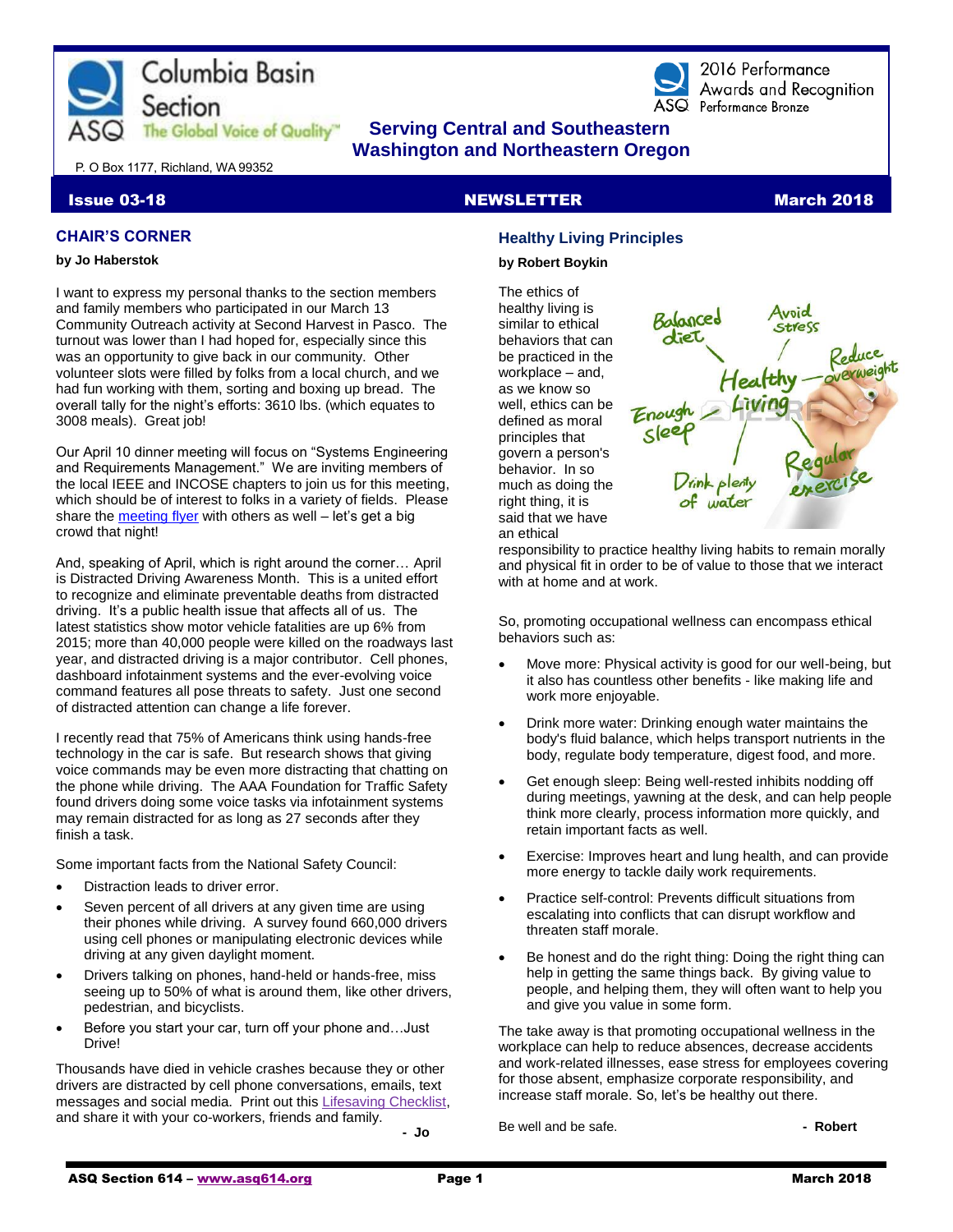

# **April 10, 2018 American Society for Quality Columbia Basin Section 0614**



# **Tuesday, April 10, 2018**

# **LOCATION:**

Shilo Inn 50 Comstock Boulevard Richland, Washington

**5:30 p.m. –** Check in/Networking

**6:00 p.m**. **–** Buffet Dinner

**6:45 p.m.** – Presentation

# **DINNER BUFFET MENU:**

The Chef and crew at Riverside Catering provide a fine and varied buffet dinner for us at the Shilo Inn. The buffet usually includes two entree choices, plus accompanying vegetable, salad, and dessert.

Your choice of coffee or tea is included with dinner.

# **Cost:**

\$20 ASQ members

\$25 non members

\$5 presentation only

**(cash or check)**

#### **Reservations** are due April 4.

E-mail [0614asq@gmail.com](file:///G:/ASQ%202018/2018%20Newsletters/Mar%202018%20Newsletter/0614asq@gmail.com) with your name, phone number, company affiliation, and type of reservation.

**Note:** All no shows will be billed unless cancelled 48 hours in advance.

For more information about our ASQ section and other upcoming events: [www.asq614.org/](http://www.asq614.org/)

# **"Systems Engineering and Requirements Management"**



# **Phil Townsend Project Engineer, BNI, WTP Project INCOSE Certified Systems Engineering Professional**

Systems Engineering has sometimes been described as being at the confluence of Engineering, Quality Assurance and Project Management. One of the key focus areas for Systems Engineering is related to the management of requirements for the design of systems. This includes requirements identification, definition, allocation, tracing, and verification.

Requirements management requires us to identify the myriad sources of requirements, typically beginning with a contract or specification, but also extending to laws, regulations, codes and standards. Often overlooked within traditional Quality Control are the performance requirements that ensure a system, subsystem, or part is able to interface correctly with other systems, sub-systems and parts. For example, how does a computer manufacturer ensure all the components within the "box" integrate properly? How does a software developer ensure that all the sections of code being developed by independent teams of software engineers all integrate, work together properly, and work with existing software and operating systems? The answer is systems engineering and requirements management. The more complex the design-build effort, the more systems engineering and requirements management are needed to ensure success.

The International Council on Systems Engineering (INCOSE) has established best practices, methods and a body of knowledge (similar to the practice of project management) to help guide the practitioners of systems engineering. In the last decade, significant advances have been made in the availability and capability of software tools for use in support of requirements management. The April 10 presentation will:

- Provide an overview of the INCOSE principles and recommended practices related to requirements management
- Show how the tools of requirements management integrate with QA/QC
- Show how all this helps to ensure that what we design, build and install meets requirements and therefore provides the required quality.

*About the speaker: Phil Townsend obtained his BS in Mechanical Engineering from Purdue University, and his MS in Engineering Management from WSU Tri-Cities. He served nine years as a US Navy submarine officer, and has worked for various contractors on DOE projects for the last 25 years in operations, maintenance, program management and engineering. For the last 11 years, he has worked various assignments for Bechtel National, Inc. on the Hanford Waste Treatment and Immobilization Plant (WTP) project. He is a Certified Systems Engineering Professional (CSEP) through the International Council on Systems Engineering (INCOSE).*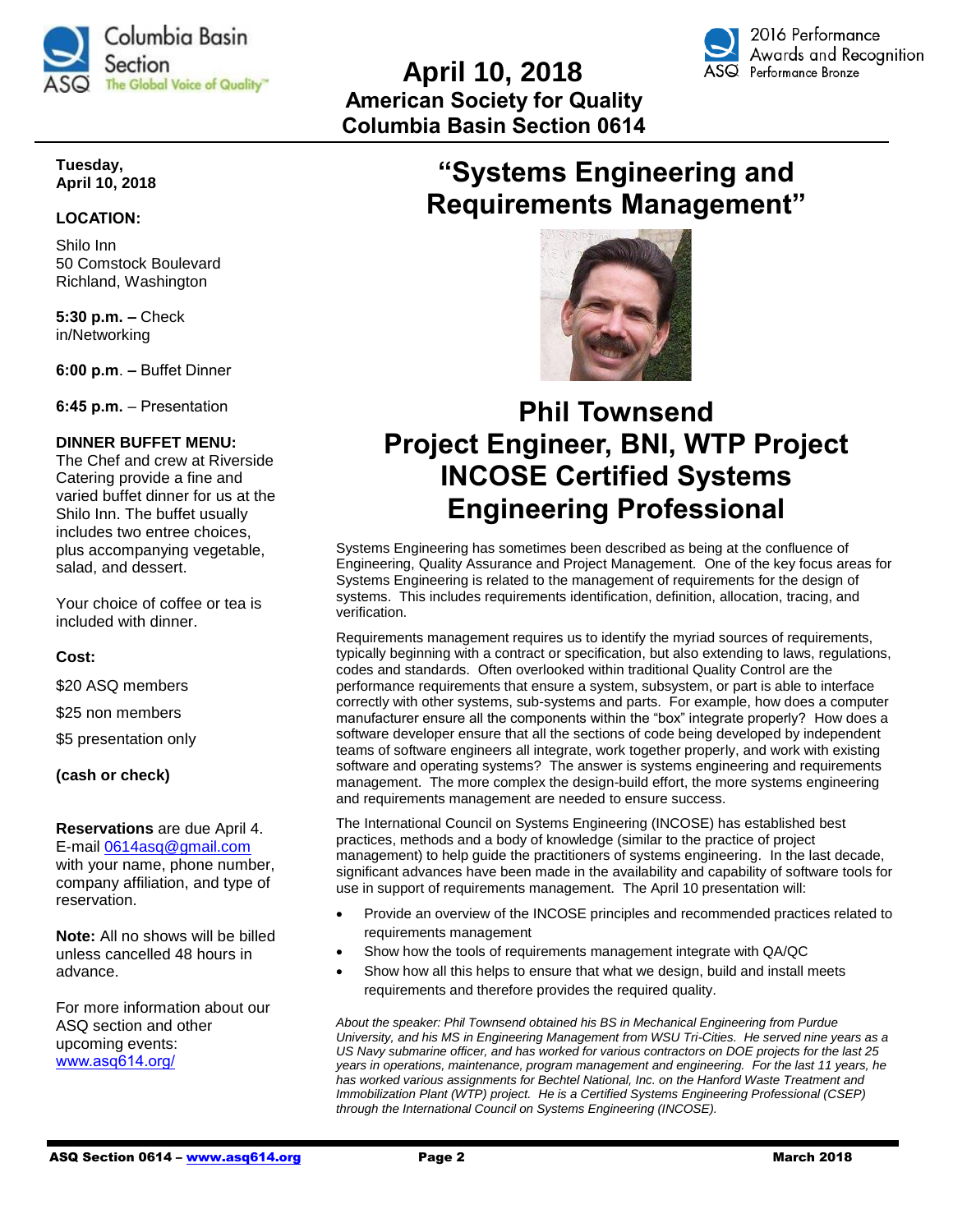# **SPECIAL GIFT OPPORTUNITY AT APRIL MEETING FOR 0614 MEMBERS WHO ARE FULL OR ASSOCIATE ASQ MEMBERS**

As a way of saying "thank you" to our section members who currently hold Full or Associate ASQ memberships, we are offering a special gift at our April 10 dinner meeting.

To qualify for the gift, you *must*:

- Be a current section member and also a Full or Associate ASQ member in good standing
- Make your reservation for the April dinner meeting by the due date (April 4)
- Attend the dinner meeting

That's pretty easy, right? Get your [RSVP](mailto:0614asq@gmail.com) in now! If you'd like to upgrade your membership, contac[t ASQ](mailto:help@asq.org) for more information.

# **INVITE A FRIEND/COLLEAGUE TO THE APRIL 10 DINNER MEETING AND YOU MAY WIN A PRIZE**

All current Section 0614 members who bring a guest/invite a friend to the April 10 dinner meeting, per the rules below, will be eligible to win a special prize:

- The section member or invited guest (non-ASQ, INCOSE or IEEE member) must make a reservation prior to the April 4 deadline and must attend the dinner meeting. Be sure that when the RSVP is made, it is noted that the individual is attending as *your* guest.
- All section members with an invited guest(s) will be entered into the evening's drawing for a \$10 Starbucks gift card.
- There is no limit on the number of guests a section member can invite - each guest will be considered an individual entry into the drawing.
- At our November 2018 dinner meeting, the names of all current members who brought guests during the previous months will be entered into a drawing for a "grand prize" gift card.

Please share the meeting announcement (also posted on our [website\)](http://www.asq614.org/programs/program1804.pdf) with others and invite them to join you for this meeting.

# **ASQ TRANSFORMATION UPDATE**

We have been hearing a lot lately about ASQ, transformation and the future. Some has been speculation on LinkedIn and other resources and other information has been shared on the ASQ website.

The ASQ Board of Directors met in Dallas, Texas, in late February, at which time a number of in-process and planned future actions were discussed/detailed. Here is a link to a [summary](http://asq.org/members/leaders/2018/02/asq-board-meeting-update-february-2018.pdf?utm_source=email) of that meeting, in case you missed it in a recent Friday Fast Facts. More information about upcoming changes is expected to be announced at WCQI.

# **FREE MEMBER GIFTS FOCUS ON CHANGE**

The winds are changing, and organizations are feeling the pressure more and more to adjust to the onslaught of new technologies, higher customer expectations, and global competition.

ASQ's free member gifts for March include:

- *Making Change in Complex Organizations* (e-book)
- *The Executive Guide to Improvement and Change* (ebook)
- *How to Create a Responsibility Culture* (WebEx)

Did you know that you can also earn Recertification credits for viewing the video content in these gifts? Per the ASQ website, for this month's gifts you can earn up to 0.6 RUs (0.1 RU per 1 hour of home study). [Access](http://asq.org/membership/members/gift/?utm_source=email) your free gifts by March 31.

# **WCQI 2018 – OPPORTUNITIES IN SEATTLE April 30 – May 2**

It's great that this year's World Conference on Quality & Improvement (WCQI) is being held in Seattle. Hopefully, a lot of our Section 0614 members will be able to participate.

The conference brings together thousands of quality professionals for session with world-class speakers, education on the latest quality methods and hands-on workshops. Take advantage of this great opportunity to network with others, learn about new products and services and expand your knowledge – all in one location.

This year's keynote speakers are Mel Robbins, Luke Williams, and John McElligott. Read more about the[m here.](https://asq.org/conferences/wcqi/inspire/keynotes#mr)

For more information and to register for WCQI, clic[k here.](https://asq.org/conferences/wcqi)

# **ENGINEERING & SCIENCE CAREER NETWORK ONLINE CAREER FAIR**

# **MARCH 21, 2018 | 11:00 am - 3:00 pm EST**

Looking for work? This is an online opportunity for science & engineering professionals to connect with potential employers in real time. This event provides opportunities for job seekers and employers to connect, network, and interview in a virtual environment designed for confidentiality, efficiency, and professionalism.

Who is invited?

- Experienced and early-career Engineering & Science professionals
- Candidates throughout the U.S. and around the world

Where is the Career Fair held?

- It all happens online
- Flexible time frame: Each (hiring) organization chooses their own chat times during the event

How does it work? For more information and to register for the fair, clic[k here.](https://www.careereco.com/Fair/EventDetails?utm_campaign=communications%5Finsider%20%5F02212018&fairid=54d841b4%2D237f%2D4e6c%2D8436%2Da83b016f5d97&asq.org/?utm_source=email&utm_medium=email)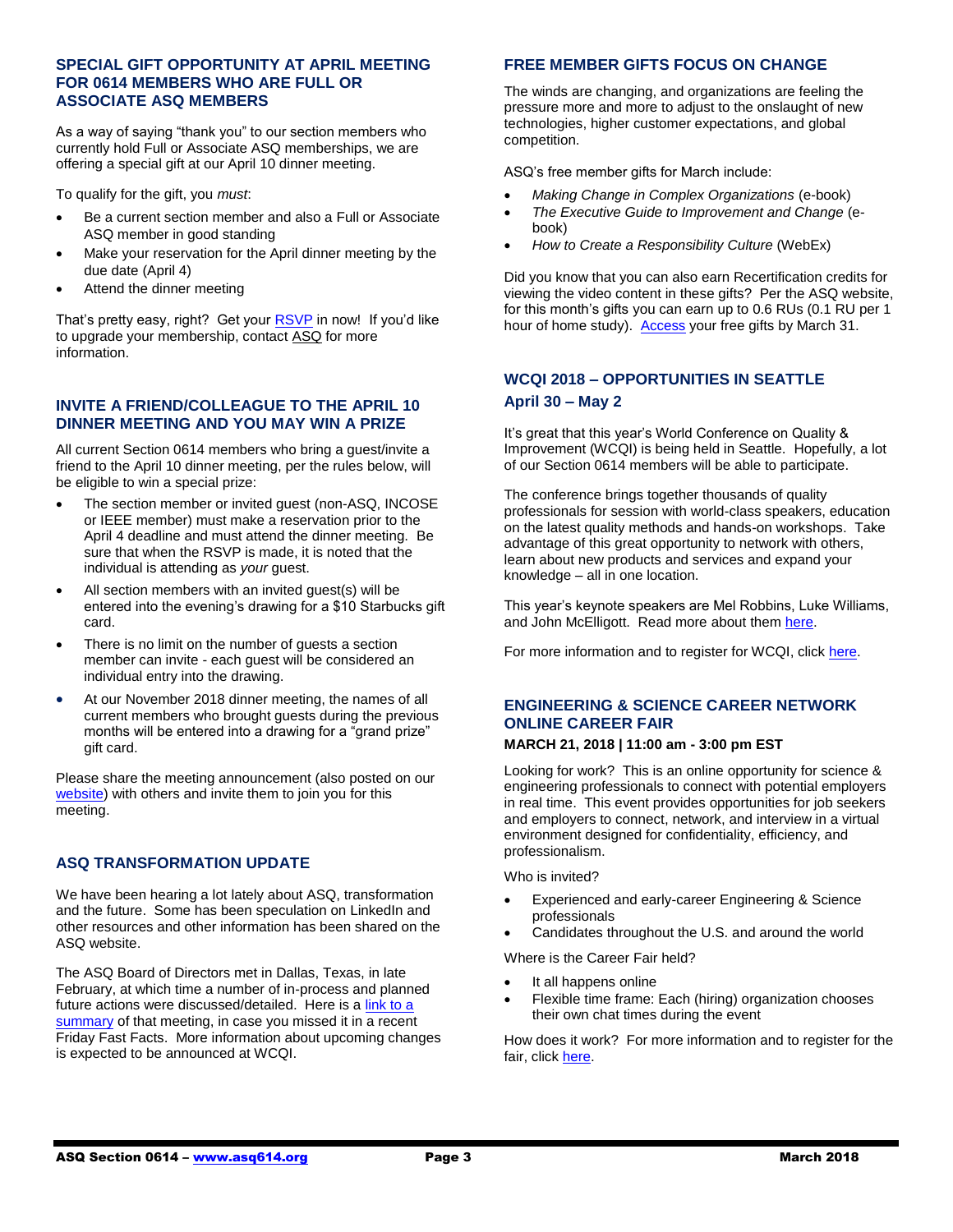#### **VOLUNTEERS NEEDED FOR PASCO SCHOOL DISTRICT ENTERPRISE WEEK – MARCH 26-30**

Enterprise is a partnership with the local community and the Pasco School District. The program provides senior students with opportunities to apply what they learn in a real-world setting while giving back to their community. Students are grouped into small "consulting firms" where they work together to create a solution to one of six community challenges. Each student firm is paired with a business professional or community member to guide and mentor them. At the end of the week, the teams present their solutions and receive feedback.

The community challenges to be addressed:

- Downtown Development of Pasco
- Family Recreation Opportunities in Pasco
- Eco/Recycling (currently unavailable in Pasco)
- Student Success (around the 24 credit for graduating)
- Service (ideas around youth implementing a service concept in the community)

Volunteers are needed to help with mentoring (March 26-30 from  $7:20$  am  $-2:30$  pm each day), and also with the evaluation/judging process (March 30 from 8:30 am – 11:30 am). If you are interested in helping out, sign up [here.](https://docs.google.com/forms/d/e/1FAIpQLSdzoO9ksQd3RX73ARauXUlds2_IWPqctJXTb709NKxQdBQPFg/viewform) You can also review the Enterprise Wee[k brochure](https://www.psd1.org/cms/lib/WA01001055/Centricity/Domain/775/brochure%20half%20page.pdf) for more information, and/or contact the Enterprise Office at [enterprise@psd1.org.](mailto:enterprise@psd1.org)

### **QUALITY MANAGEMENT JOURNAL AVAILABLE ONLINE NOW**

The *Quality Management Journal (QMJ) is a peer-reviewed publication, published four times per year. It* aims to link the efforts of academic researchers and quality management practitioners by publishing significant research relevant to quality management practice and provide a forum for discussion of such research by academics and practitioners. New research that scientifically explores the principles of quality management is actively sought for publication.

The January issue focused on research in healthcare quality management, including operating room delivery, clinic management, and quality measurement.

The transition to online access for the QMJ is now complete. Full, Senior, Fellow, and Honorary members all now have free access to digital subscriptions. If you are a Student or Associate member and would like to upgrade your membership, contact ASQ at 800-248-1946.

# **QUOTE OF THE MONTH**

"You take your life in your own hands, and what happens? A terrible thing, no one to blame.

~ Erica Jong

# **ENERGY TIPS FOR DAYLIGHT SAVING TIME**

#### **(excerpt from the American Home Shield newsletter)**

As the days get longer and the weather gets warmer, your energy bill gets bigger. Take advantage of a few tips to reduce the energy consumed in your home as spring and summer approach.

Daylight Saving Time has arrived. With it comes longer, hotter days that can drastically affect your energy bill. Here are some creative tips to help you save money for the spring and summer months ahead.

Take Advantage of the Extra Sun: Natural light is a great way to reduce energy costs. Open the blinds, and let the sunlight brighten your home. When your air conditioner is on, keep blinds closed during the day to lower the temperature of your home.

Keep Your Cool: Find your threshold for cool air and set the temperature accordingly. And to maximize the effectiveness of your unit, don't forget to change your air filters and clear any vent blockages.

Fans are Your Friends: One of the biggest contributors to energy bills is the air conditioner. Turn it off completely and cool down your home with window, ceiling and whole-house fans for big savings.

Turn Down the Heat: Water heaters account for about 18% of home energy costs. Lowering the temperature on your unit to around 120˚F will help reduce how much energy it consumes.

Seal Your House: Weather stripping, caulking windows and sealing air leaks will keep the cold air in and the hot air out. This trick will benefit your heating costs in the cold winter months as well.

Strategically Run Your Appliances: Running the dishwasher and dryer during the day increases the temperature of your home. Wait until the sun goes down to do the dishes and laundry so your air conditioner won't have to work as hard to cool your home. Washing your clothes in cold water helps lower costs, as does unplugging electronics when they aren't in use.

Fire up the Grill: Need an excuse to spend more time using the BBQ? Grilling outdoors, as opposed to using your oven, also reduces the heat of your home.

# **FREE WEBCAST: BEHAVIOR BASED QUALITY AND HOW TO GET THERE**

This ASQ webcast features Arron Angle, the managing director of Qualnomics Consulting. He provides an introduction to Behavior-Based Quality and lends a fun and memorable twist to a potentially powerful quality practice that could help transform an organization into a true Culture of Quality.

There is no charge for the webinar; for more information, click [here.](http://asq.org/2017/07/continuous-improvement/webcast-behavior-based-quality-and-how-to-get-there.html?utm_source=email&utm_medium=email&utm_campaign=editorial_qpconnection_0218)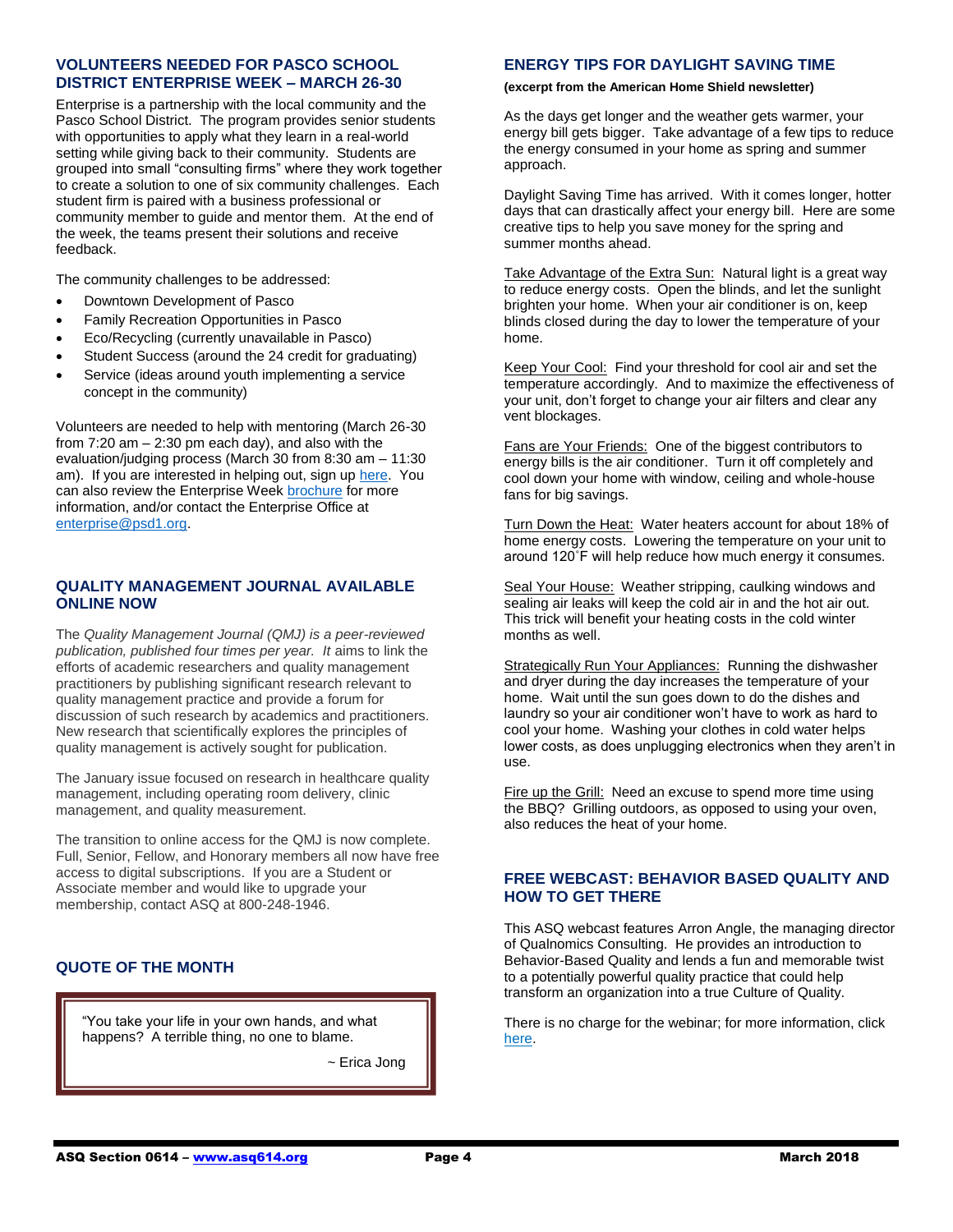# **ONLINE WEBINARS OFFERED BY BLUE RIDGE SECTION 1108**

ASQ Blue Ridge Section 1108 is offering more free webinars in April. ASQ membership is not required to attend, so please share with others who may also be interested. Most webinars are held at lunchtime – Eastern Standard Time (EST). There is no charge for attendance. Upcoming offerings:

**April 10:** *Lean Six Sigma in Healthcare Labs*

**April 17:** *Work of Quality Leaders*

**April 24:** *Business Risk Management: What does it mean?*

For more information about the topics/presenters, and to register for one (or all!) of these webinars, click [here.](http://www.blueridgeasq1108.org/upcoming-events/)

# **THE CRUCIAL ELEMENTS OF MEDICAL DEVICE STANDARDS AS THEY APPLY TO SOFTWARE TESTING -- FREE WEB SEMINAR – MARCH 29**

Software testing is a required activity in the medical device industry. Regulatory requirements and the risk of injury to the patient, user, and environment make this a mandatory and highly-scrutinized task. While the basic software testing process and techniques apply, there are definite differences.

Obtain an overview of the key FDA and international regulations that make software testing in the medical device space different than other industries. During this web seminar, you will also experience SQE Training's Live Virtual Training platform. This environment allows you to participate in a virtual classroom hassle-free from desktop or mobile devices. You see and hear the instructor presenting the course materials and answering questions in real-time, and you learn by doing with hands-on exercises, group activities, and breakout sessions.

Space is limited[—secure your spot today.](https://events-na2.adobeconnect.com/content/connect/c1/980348322/en/events/event/shared/default_template/event_landing.html?sco-id=1137317802&_charset_=utf-8)

# **APRIL TRAINING IN SAN FRANCISCO**

How about a trip to the city by the bay in April? When you're not in class, check out Ghirardelli Square, the cable cars, Pier 39, and maybe even take a tour on Alcatraz.

Check out the ASQ courses being offered in April in San Francisco:

- AS9100:2016/AS9110:2016/AS9120:2016 Risk Management
- AS9100:2016/AS9110:2016/AS9120:2016 The Path Forward
- Black Belt/Quality Engineering Statistics
- ISO 9001:2015 Internal Auditor Training (Exemplar Global Certified)
- Measuring Process and Organizational Performance
- Root Cause Analysis
- Systematic Problem Solving for Sustained Improvement

[Click here](https://asq.org/training/catalog?loc=ca-sanfrancisco&utm_source=email&utm_medium=email&utm_campaign=marketing_training_pubcourses_022018) for more information and to register for one or more of these courses.

# **APRIL 19 BLUE RIDGE VIRTUAL CONFERENCE**

Soft skills are increasingly becoming the hard skills of today's professional workforce. It's just not enough to be highly trained in technical skills, without also developing the softer, interpersonal, and relationship-building skills that help people to communicate and collaborate more effectively.

These people skills are more critical than ever as organizations struggle to find meaningful ways to remain competitive and increase productivity. Teamwork, leadership, and communication are underpinned by soft skills development. Since each is an essential element for organizational and personal success, developing these skills is very important and does matter…a lot.

Join Blue Ridge ASQ Section 1108 online April 19 (8:30 am to 12 noon EDT) for their first virtual conference. The theme, "Aspire to Inspire, Influence, and Engage Others by Improving Your Personal Skills Toolbox," is an effort to help highlight the need for soft skills development among quality professionals. The conference is designed to accommodate participants of all learning levels. The goal is to provide a jam-packed morning of useful knowledge and plenty of takeaways that can be readily applied in any work setting.

The early bird rate is only \$19 for ASQ members, if [registered](https://www.eventbrite.com/e/asq-blue-ridge-first-annual-virtual-conference-tickets-43300627342?utm_source=email&utm_medium=email&utm_campaign=communications_fff_3.2.18) by March 31. Note: 0.35 RU's will be awarded to those who register and participate.

#### **ATTITUDE IS EVERYTHING – SEVEN THOUGHTS**

Saw this online recently and wanted to share.

I especially like #4: *Do something good for someone else – the good boomerangs back to you!*

Check out the video [here.](https://www.youtube.com/watch?time_continue=144&v=mq4XNevw4kA)

# **ONE POT BEAN & LENTIL CHILI**

As a special thank you from our friends at Second Harvest, click [here](https://secondharvestkitchen.org/core/files/secondharvestkitchen/uploads/files/One%20Pot%20Bean%20and%20Lentil%20Chili(1).pdf) for a bean & lentil chili recipe. Enjoy!

Has your email address changed? Help us keep you informed of Section 0614 events and information by updating your contact information and email preferences a[t http://www.asq.org/.](http://www.asq.org/) Log in and click "My Account" to update your membership record. You can add or make email, address and phone changes in the "Contact" tab, and then be sure to click on the "email preferences" tab to be sure you are subscribed to receive future Section communications.